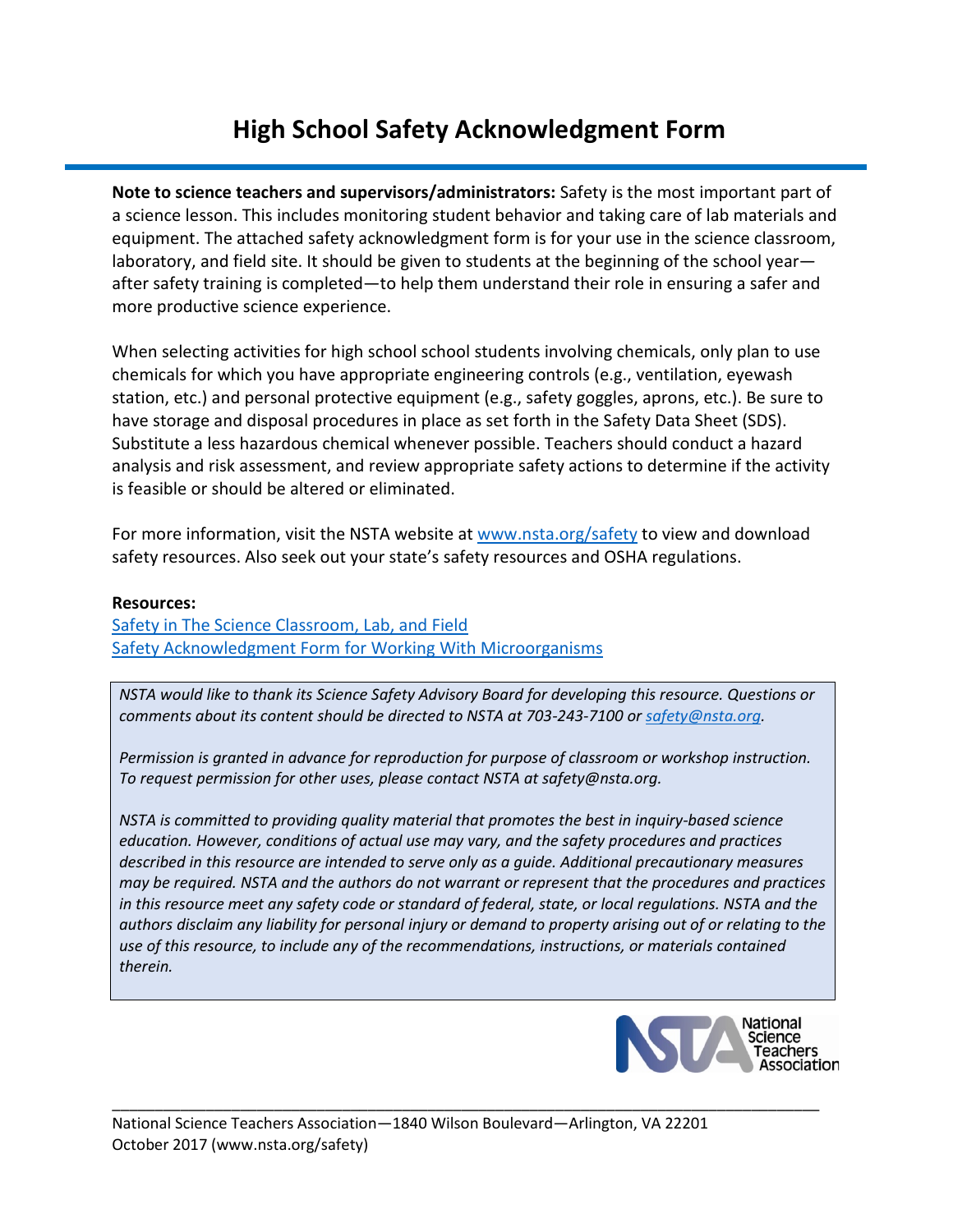# **High School Safety Acknowledgment Form**

Science is a process of discovering and exploring the natural world. Explorations can occur in the classroom/laboratory or in the field. As part of your science instruction, you will conduct many activities and investigations that will involve the use of a variety of materials, equipment, and chemicals. As a result, you may be exposed to biological, chemical, and physical hazards.

*Safety is the FIRST PRIORITY for students, instructors, and parents. To ensure safer experiences, the following safety operating procedures—based on legal safety standards and better professional safety practices—have been developed for the protection and safety of everyone. Your instructor will provide additional safety procedures for specific situations or settings. The safety operating procedures must be followed at all times.* 

*Review these procedures with your instructor and parents/guardians, then sign and get the signature of a parent/guardian. Your signature indicates that you understand the lab can have hazards, and that you have read the safety procedures and agree to follow them at all times. Signatures are required before you can participate in any activity or investigation.*

### **Safety Standards for Student Conduct in the Classroom, Laboratory, or Field**

- Conduct yourself in a responsible manner at all times. Inappropriate behavior such as throwing things, and doing unauthorized experiments are prohibited.
- Read all lab and safety operating procedures before conducting an activity and follow all verbal and written instructions during the activity or investigation
- Eating, drinking, chewing gum, applying cosmetics (including lip balm), touching contact lenses, or conducting other unsafe activities are not permitted. Food storage is not allowed in the laboratory.
- Do not enter or work in the laboratory unless an instructor is present.
- Unauthorized and unsupervisioned activities or investigations are prohibited.
- Never enter chemical storage or preparation areas.
- Removing chemicals or equipment from the classroom or laboratory is prohibited unless authorized by the instructor.

\_\_\_\_\_\_\_\_\_\_\_\_\_\_\_\_\_\_\_\_\_\_\_\_\_\_\_\_\_\_\_\_\_\_\_\_\_\_\_\_\_\_\_\_\_\_\_\_\_\_\_\_\_\_\_\_\_\_\_\_\_\_\_\_\_\_\_\_\_\_\_\_\_\_\_\_\_\_\_\_\_\_\_

a. Do not touch any materials, equipment, etc., for a lab activity until instructed to do so by the teacher.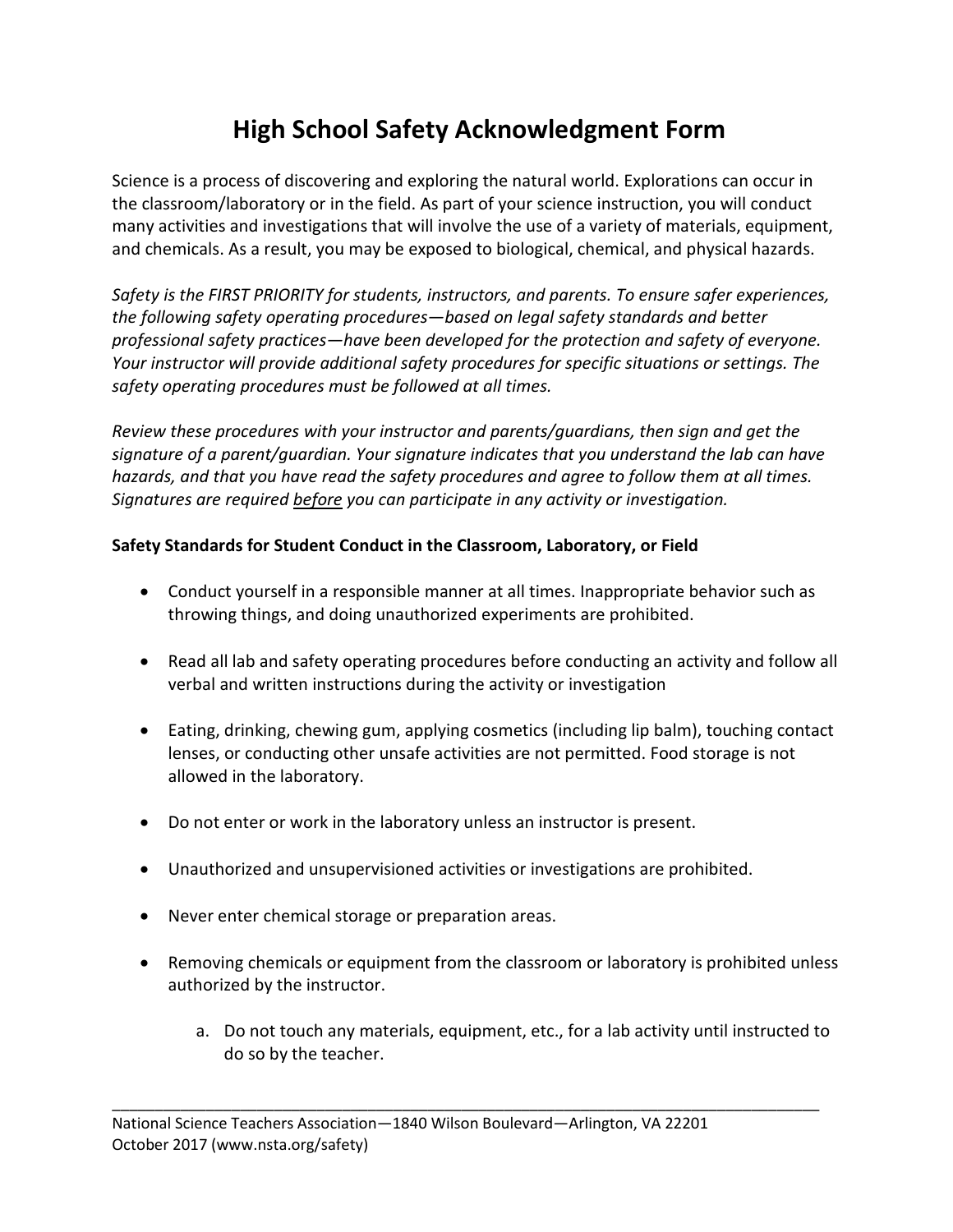#### **Personal Safety**

- Sanitized indirectly vented, chemical-splash goggles (ANSI/ISEA Z 87+ D3) or safety glasses (ANSI/ISEA Z 87+ D3), as appropriate, should be worn during setup, hands-on activity, and take-down/cleanup unless the instructor specifically states that the activity or demonstration does not require the use of eye protection. *Indirectly vented, chemical-splash goggles must be worn whenever you are working with chemicals, a heating source, particulate matter, or glassware. Notify the teacher immediately if your goggles are damaged or do not fit properly.*
- When an activity requires the use of non-latex laboratory aprons, the apron shall be appropriate to the size of the student and the hazard associated with the activity or investigation. The apron may be removed only when the instructor notes it is safe to do so.
- Dress appropriately for laboratory work by protecting your body with clothing and shoes. Long hair should be tied back collars tucked in. Avoid wearing loose or baggy clothing and dangling jewelry. Acrylic nails are a safety hazard near heat sources and should not be used. Sandals or open-toe shoes are not to be worn during any lab activities. Refer to pre-lab instructions. If in doubt, ask!
- Know the location of and how to operate all safety equipment in the room. This includes eyewash stations, the deluge shower, fire extinguishers, the fume hood, and the safety blanket. Know the location of emergency master electric and gas shutoffs and exits.
- Certain classrooms or laboratories may have living organisms including plants and animals in aquaria or other containers. Students should not handle organisms without approval from your instructor. Wash your hands with soap and water after handling organisms.
- When an activity or investigation requires the use of non-latex laboratory gloves for hand protection, the gloves shall be appropriate for the hazard and worn throughout the activity. Cover all cuts, broken skin, or wounds with a waterproof dressing to reduce or prevent exposure. Wash hands thoroughly with soap and water after removing gloves.
- Keep hands away from the face at all times. Do not put hands or other objects in or near your mouth or eyes.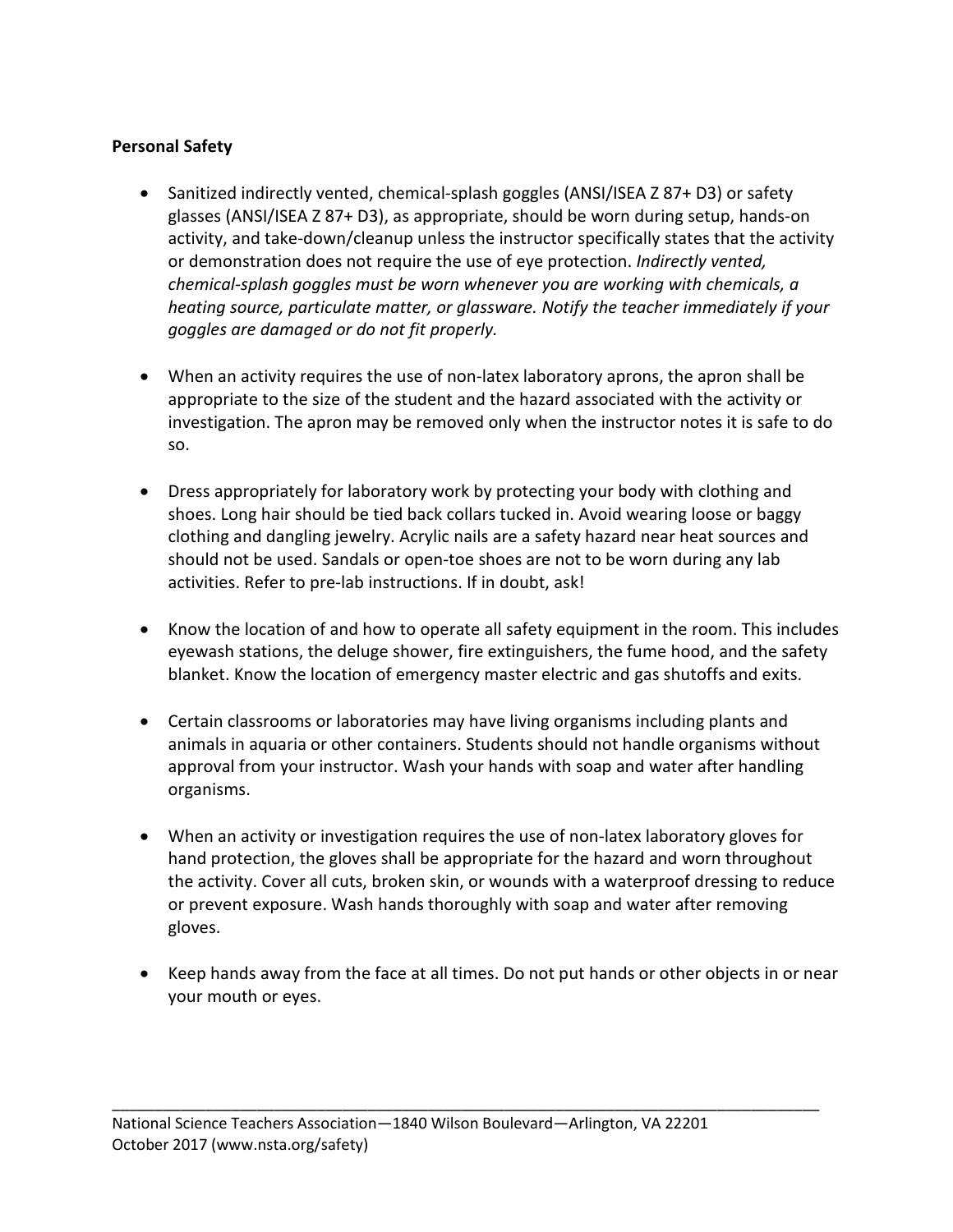- All accidents, chemical spills, broken glassware, and injuries (including minor burns) must be reported immediately to the instructor, no matter how trivial they may seem at the time. Follow your instructor's directions for immediate treatment.
- •

### **Safety Precautions Regarding Chemicals and Lab Equipment**

- Never taste or smell a chemical solution. When checking for odor, waft by sweeping your hand over the container. Avoid inhaling fumes that may be generated during an activity or investigation.
- Never fill pipettes by mouth suction. Always use the suction bulbs or pumps.
- Do not force glass tubing into rubber stoppers. Use glycerin as a lubricant and hold the tubing with a towel as you ease the glass into the stopper.
- Proper procedures shall be followed when using any heating or flame-producing device, especially gas burners. Remove all flammable materials from the area before lighting a match, candle, or Bunsen burner. Never leave a flame unattended.
- Never dispense flammable liquids near an open flame or heat source. Avoid facing the open end of a test tub toward yourself or other students when being heated.
- Remember that hot glass looks the same as cold glass. After heating, glass remains hot for a very long time. Determine if an object is hot by placing your hand close to the object without touching it. After using a hot plate or working with hot glass, warn others of a possible burning hazard by placing a sign nearby indicating that it may be hot.
- In the event of a fire drill, lockdown, or other emergency during an investigation or activity, turn off all gas burners and electrical equipment. During an evacuation emergency, exit the room as directed. During a lockdown, move out of the line of sight from doors and windows as directed. Lights should be turned off**.**
- Always read reagent bottle labels twice before you use the reagent to be certain you are using the correct chemical. Do not use any chemicals stored in unlabeled bottles and inform your teacher if a label is missing from a reagent bottle.
- Replace the top on any reagent bottle immediately after use and return the reagent to the designated location. Follow the teacher's instructions for carrying chemicals.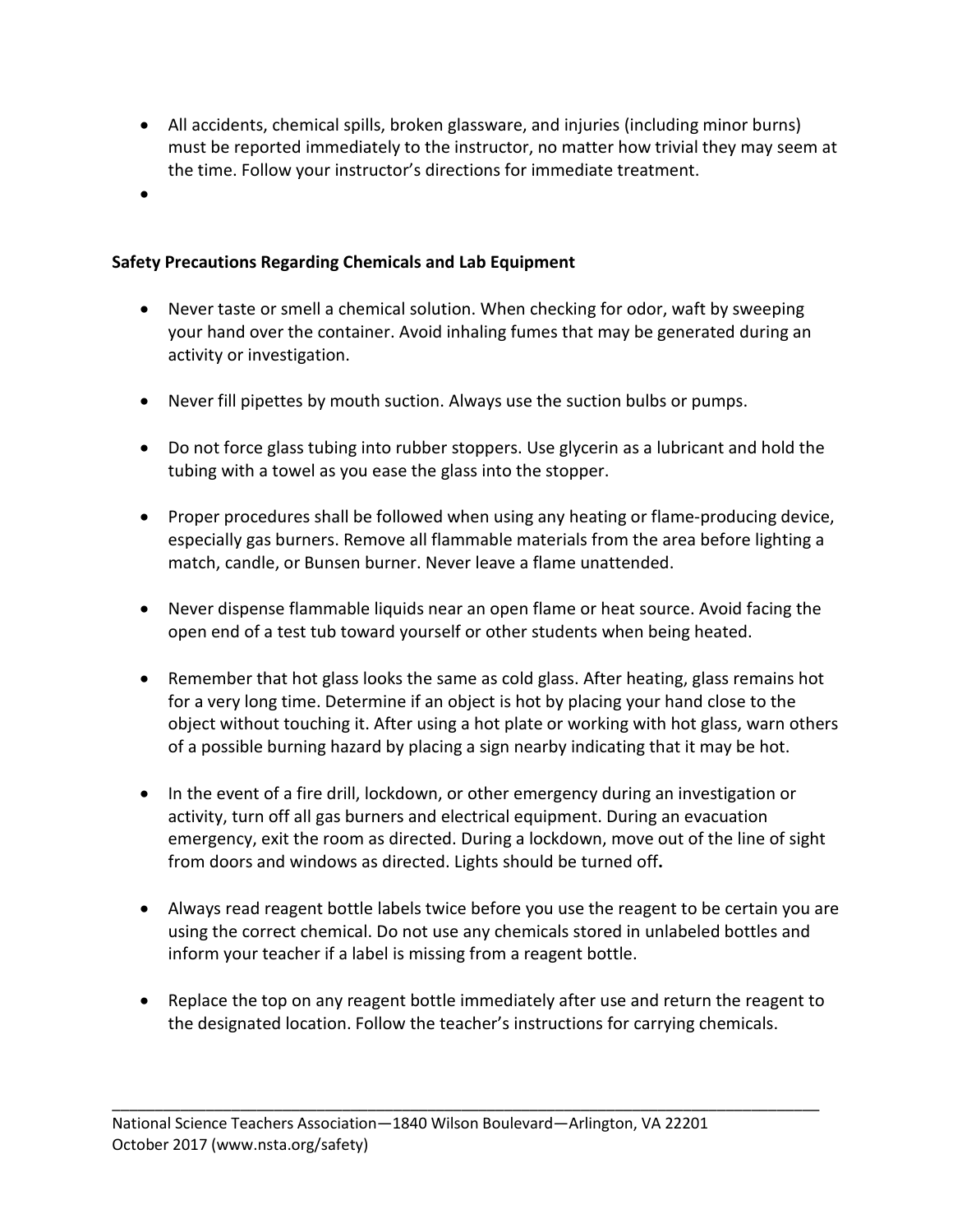• Do not return unused chemicals to the reagent container. Follow the instructor's directions for the storage or disposal of these materials.

### **Standards for Maintaining a Safer Laboratory Environment**

- To prevent potential cross contamination, backpacks and books are to remain in an area designated by the instructor and should not be brought into the laboratory area.
- Never sit or stand on laboratory elevated platforms (e.g., tables, desks, etc.).
- Work areas should be kept clean and neat at all times, and cleaned at the end of each laboratory or activity.
- Solid chemicals, metals, matches, filter papers, broken glass, and other materials designated by the instructor are to be deposited in the proper waste containers, not in the sink. Follow your instructor's directions for disposal of waste.
- Sinks are to be used for the disposal of water and those solutions designated by the instructor. Other solutions must be placed in the designated waste disposal containers.
- Glassware is to be washed with hot, soapy water and scrubbed with the appropriate type and size of brush, rinsed, dried, and returned to its original location.
- Appropriate eye protection (e.g., safety goggles, safety glasses) is to be worn during setup, hands-on activity or investigation, and take down/cleanup, and until hands can be thoroughly washed with soap and water.
- To prevent accidental release, discharge, or injury, handle with extreme caution all projectiles, spring-loaded devices, metersticks or similar levers, and other physical hazards, such as bare wires, blades, and other sharps. Eye protection must be worn.
- Safety Data Sheets (SDSs) contain critical information about hazardous chemicals of which students need to be aware. Your instructor will review the important points on the SDSs for the hazardous chemicals students will be working with and also post the SDSs in the lab for future reference.